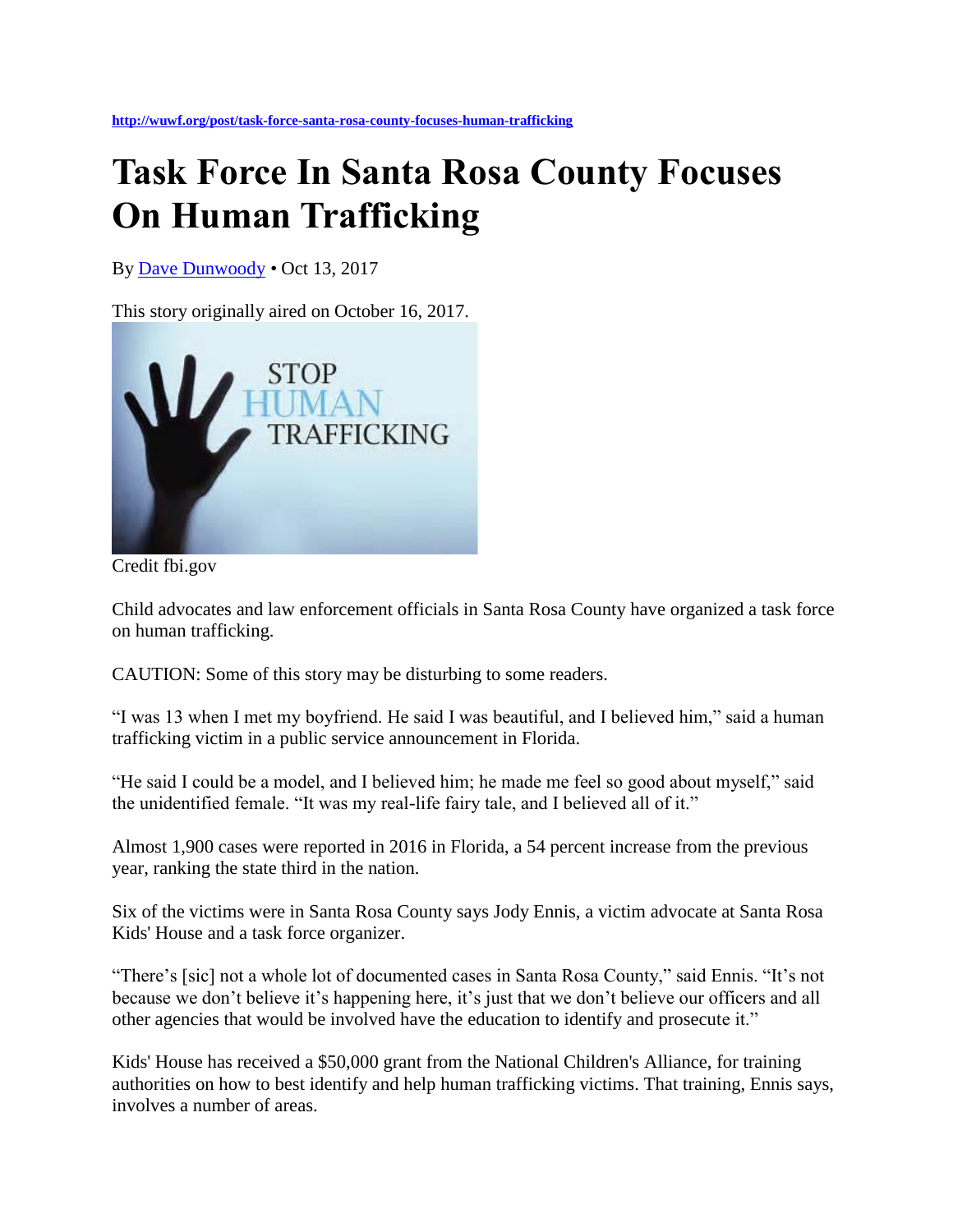

Jody Ennis, task force organizer and victim advocate at Santa Rosa Kid's House Credit Dave Dunwoody, WUWF Public Media

"How to identify it; what you're going to do once you identify it. You're going to have to have therapists come into play," said Ennis.

Victim advocates call human trafficking modern-day slavery. And while sex is a major part of human trafficking, there's also labor trafficking.

"You can find them in different types of restaurant work," Ennis says. "You might see them pull up to the restaurant late at night; picking up several employees, taking them off somewhere. The employees may not be able to communicate with you; that's a big key right there, if they're not allowed to speak to you."

Other forms of labor trafficking can include peddling rings; traveling sales crews, or any activity where somebody benefits from the sale or trade of a human being. And the thing is: human trafficking is not a respecter of age, race, ethnicity, or socio-economic status.

"It was horrendous; I never thought a human being would go through what I went through, and survive."

"Sara" – not her real name – appearing in a video produced by the Florida Coalition against Human Trafficking. She was kidnapped in her early teens and was forced into the sex trade, along with enduring both physical and mental abuse.

"Having gasoline poured on me while they held the match," she says. "Being kicked and stomped on, being [dragged] by my hair," said Sara. "Having 15 guys circle me and stomp me – and I mean literally stomp me."

Traffickers are also using technology. The days of pulling up to a victim in a vehicle and snatching them from the street is being replaced with finding them online. Once traffickers have their target, Ennis says they mark them in a process called "branding."